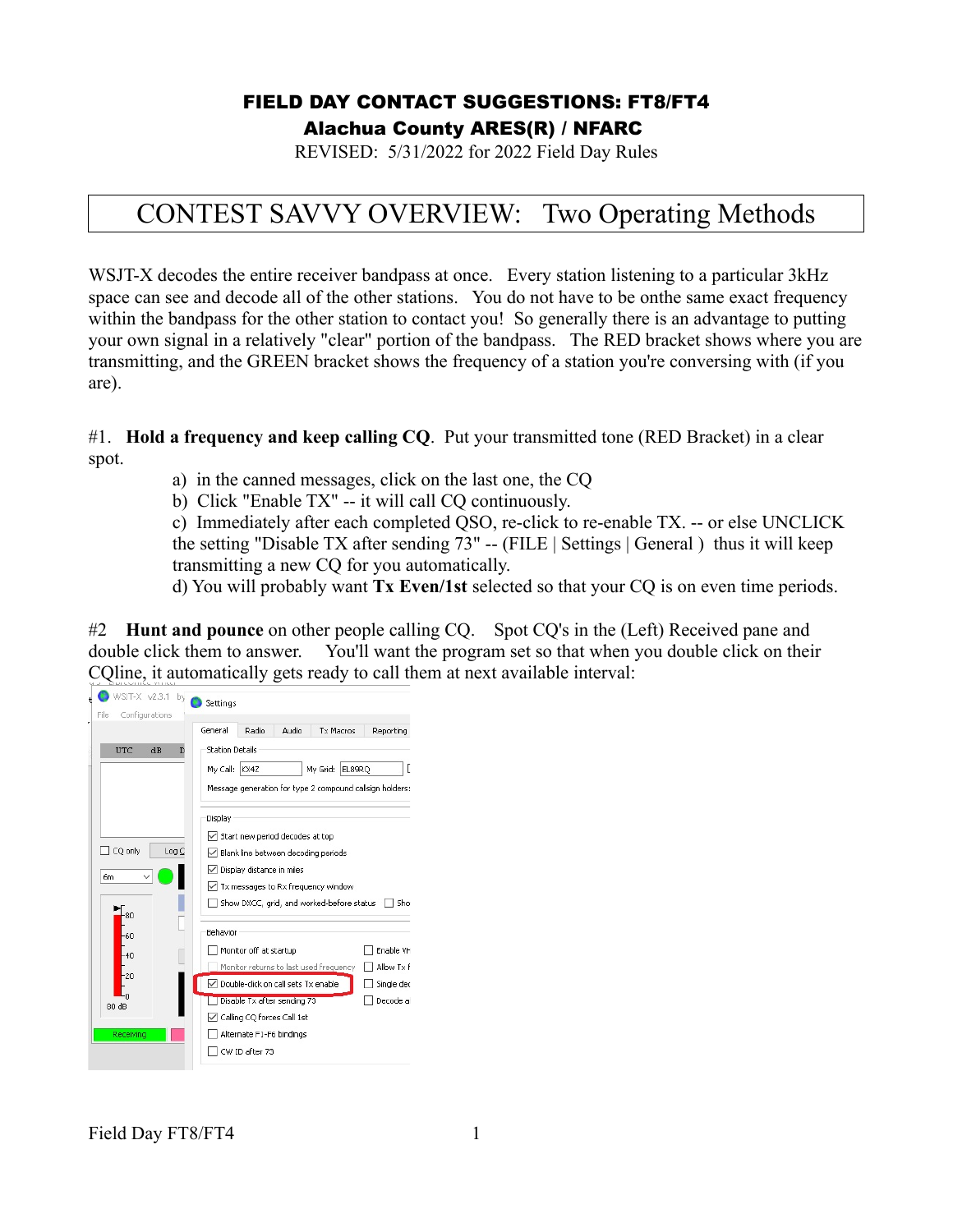For Hunt & Pounce you may still wish to keep your transmitted frequency constant in a relatively "clear" spot.

Experience has suggested that if the station calling CQ doesn't reply after a couple of tries, you should MOVE ON to another -- they can't hear you or you are too low in the reply list.

Most stations calling CQ will have "Call 1st" selected to the computer automtically picks the one for them to answer....

**TIME SLOTS** (Odd and Even): There are essentially two time slots in FT8 -- "odd" and "even" based on the last digit of the time stamp. Most people calling CQ will have Tx 1st/Even checked. This is inconsequential if you are hunting and pounching -- WSJT-X will automatically have your response timed correctly.

#### **Deeper Reading**

This is a highlight guide to operating FT8/FT4 in Field day. For more tips: [https://www.physics.princeton.edu/pulsar/K1JT/FT8\\_Operating\\_Tips.pdf](https://www.physics.princeton.edu/pulsar/K1JT/FT8_Operating_Tips.pdf) <https://physics.princeton.edu/pulsar/k1jt/wsjtx-doc/wsjtx-main-2.2.1.html>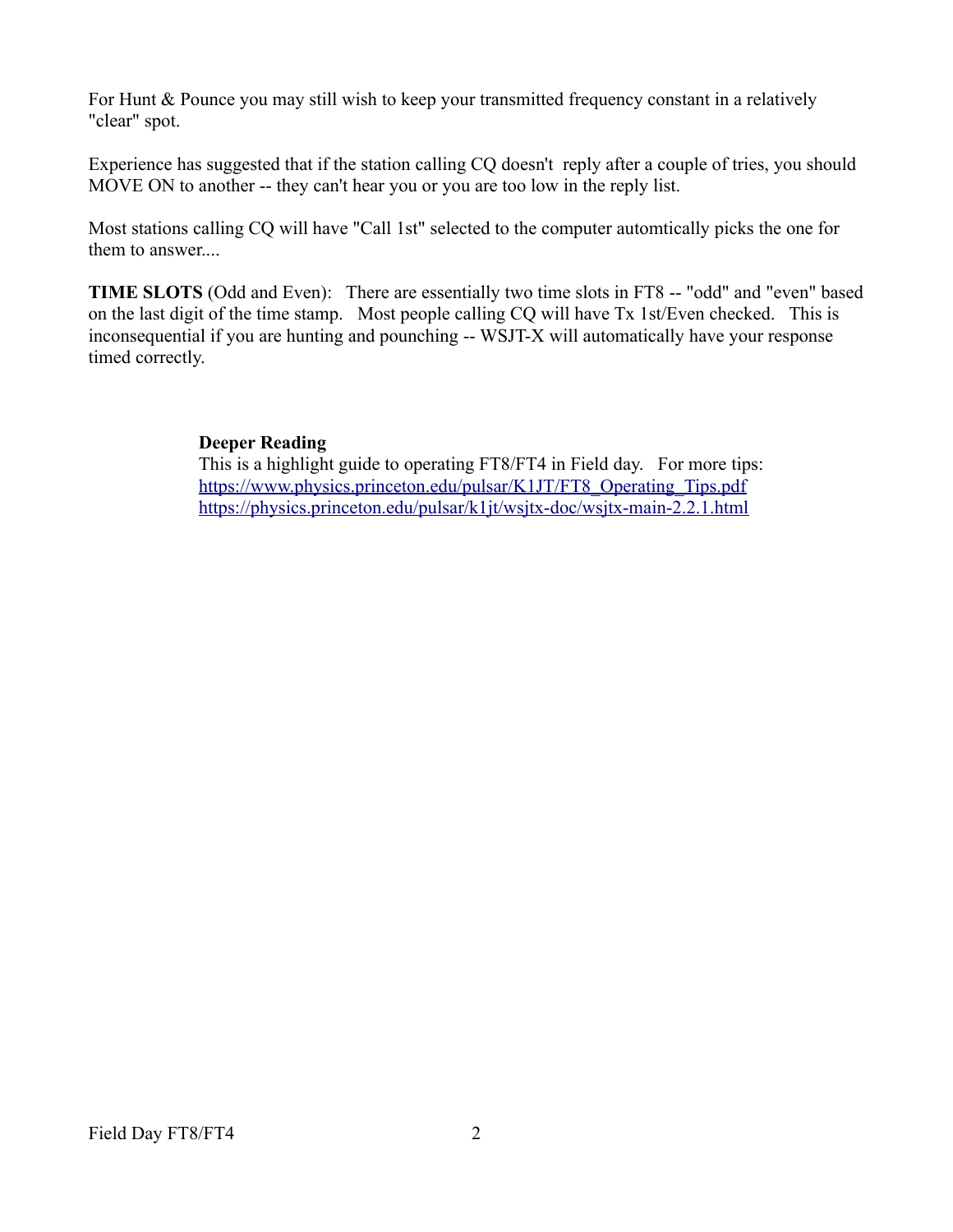## **NITTY GRITTY OPERATING DETAILS**

**MOUSE SPEED:** Due to RF interference to touchpads, you are likely going to want to use an external mouse (either wired or wireless to a little dongle). You may need to adjust the POINTER SPEED to your preferences. Click the Windows icon lower left edge of screen, then the starburst SETTINGS icon; type in the search window "mouse speed" and it will take you to dialog boxes where you can set the pointer speed, size etc.

**WHEN YOU TAKE OVER:** Enter yourself as the operator into the Logging System -- click "Operator" and enter call and initials:

|                     | y Contest Log 6.5              |              |            |                                  |                        |  | www.n3fjp.com  |                 |            |           |           |
|---------------------|--------------------------------|--------------|------------|----------------------------------|------------------------|--|----------------|-----------------|------------|-----------|-----------|
|                     | Mode                           | View         | Network    | Operator                         | Help                   |  |                |                 |            |           |           |
|                     |                                | Find         |            |                                  | <b>Recent Contacts</b> |  |                |                 |            |           | O Last 20 |
|                     |                                | Class        | Sec        | Date                             | Time<br>J              |  | <b>Bnd</b>     | Mode            | Country    |           | Initials  |
|                     |                                | 1D           | <b>SF</b>  |                                  | 06/28 17:01            |  | 40             | DIG             | <b>USA</b> |           | LG        |
|                     | 3D                             |              | <b>NC</b>  |                                  | 06/28 17:00            |  | 40             | DIG             | <b>USA</b> |           | LG        |
|                     |                                | 1F           | AL.        |                                  | 06/28 16:59            |  | 4 <sub>0</sub> | DIG             | <b>USA</b> |           | LG        |
|                     |                                | 1E           | GA         |                                  | 06/28 16:53            |  | 40             | DIG             | <b>USA</b> |           | LG        |
|                     |                                | 1D           | <b>TN</b>  |                                  | 06/28 16:47            |  | 40             | DIG             | <b>USA</b> |           | LG        |
|                     |                                | 1D           | NC.        |                                  | 06/28 16:44            |  | 40             | DIG             | <b>USA</b> |           | LG        |
|                     |                                | 1D           | <b>NFL</b> |                                  | 06/28 16:40            |  | 40             | DIG             | <b>USA</b> |           | LG        |
|                     |                                | 1E           | <b>NC</b>  |                                  | 06/28 16:38            |  | 40             | DIG             | <b>USA</b> |           | LG        |
|                     |                                | 1D           | <b>NC</b>  |                                  | 06/28 16:36            |  | 40             | $-1015$         | <b>USA</b> |           | Lσ        |
|                     |                                |              |            |                                  |                        |  |                | Operator        |            |           |           |
|                     |                                | <b>Class</b> |            | <b>Section</b>                   |                        |  | П              |                 |            |           |           |
|                     |                                |              |            |                                  |                        |  |                | Operator        |            | W4UFL     |           |
|                     |                                |              |            |                                  |                        |  |                | <b>Initials</b> |            | JC.       |           |
|                     |                                |              |            | gin! Please select your band and |                        |  |                |                 |            |           |           |
| node from the menu! |                                |              |            |                                  |                        |  |                |                 |            |           |           |
|                     |                                |              |            |                                  |                        |  | <b>CT</b>      |                 | Done       |           |           |
|                     | ring waiver rule enabled (from |              |            |                                  |                        |  | <b>EMA</b>     | VT              |            |           |           |
|                     |                                | Settings).   |            |                                  |                        |  | <b>ME</b>      | <b>WMA</b>      |            | AL.       | <b>SC</b> |
|                     |                                |              |            |                                  |                        |  |                |                 |            | <b>GA</b> | SEI       |

**Set your BAND and MODE** -- Click on BAND to pick the band, and click on MODE to select DIGITAL. THIS IS IMPORTANT to correct avoid DUPLICATES.

**All digital contacts (FT8/FT4/RTTY/PSK31 etc) are equivalent**. Only CW and SSB are different modes. Once you contact a station on FT8 on a particular band, you can't also contact that station on PSK31 or RTTY

We use TWO pieces of software to allow semi-automated logging which makes it very, very easy.

1. Get **N3FJP Field Day Contest Log** started on your computer. (It should have already been properly configured so you don't have to configure anything.) If you click on NETWORK you can see all the stations listed and what bands/modes they are currently using, as a check on your connection.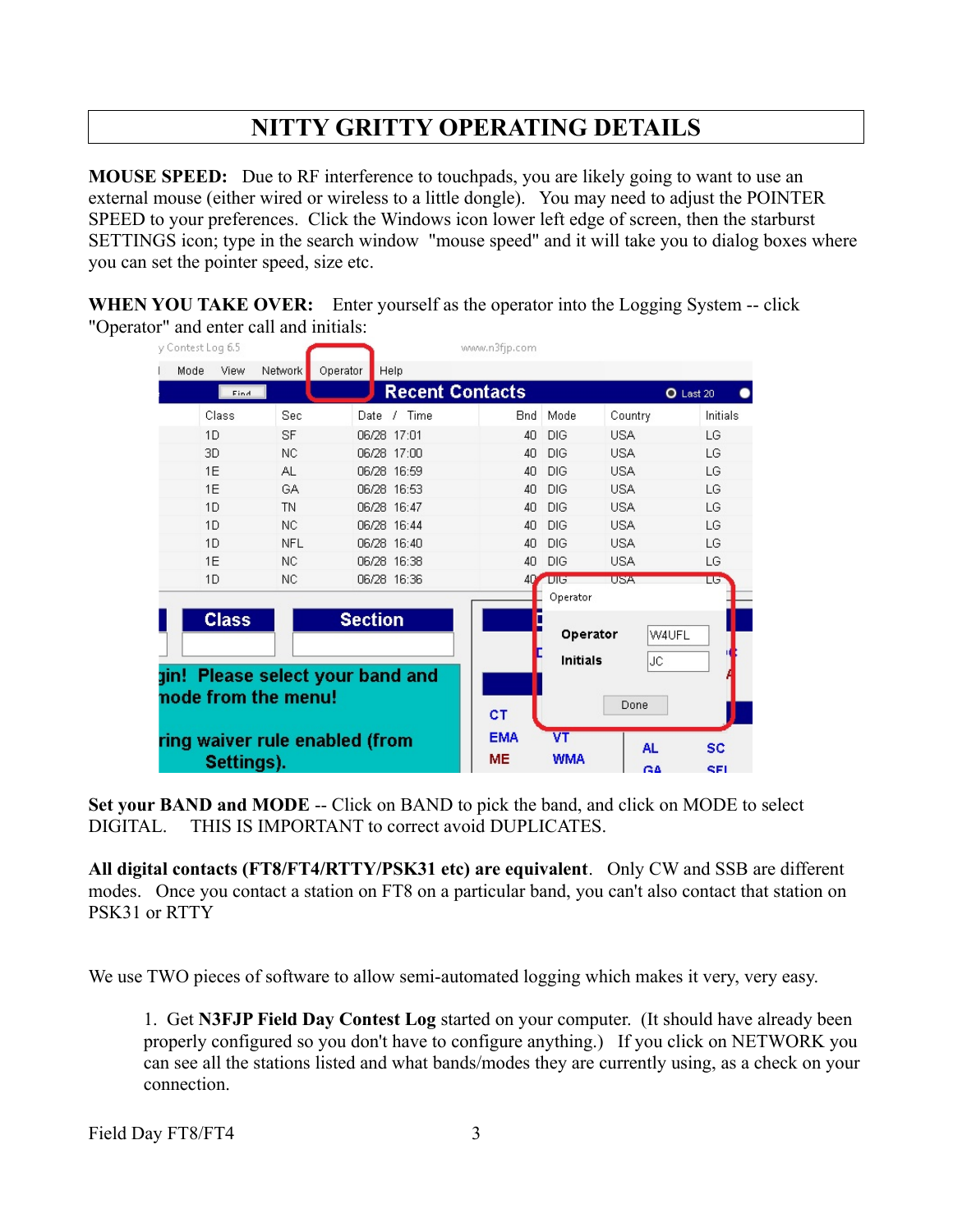2. Get **WSJT-X** (provides FT8/FT4 coding/decoding) started on your computer. Click to select your BAND -- the computer will automatically put your radio on the correct starting frequency. (You can wander a bit as discussed below if the bands are completely chock full)

#### **Bring WSJT-x to the front, you'll be using it for almost everything.**

Select your mode, generally FT8 or FT4. During Field Day 2020 we saw much more usage of slower FT8 instead of faster FT4, and generally "spilling out" of their normal 3kHz widths a bit.

**PUT YOUR TRANMITTER ON A CLEAR SPOT SOMEWHERE:** Where in the bandpass you will transmit is shown by the RED bracket. SHIFT-LEFT CLICK to set the RED (transmit) bracket on a clear spot. If the entire band is full, you may have to move the transmitter dial 500Hz lower or maybe a kHz or 2 higher to get more room.

# Basic WSJT-X Application Settings That Will Help You

- **TX even/1st** -- of benefit if you are calling CQ. Irrelevant if you are hunting and pouncing. 1 generally click to select HOLD TX FREQUENCY. Everyone decodes their entire passband, so if you are in their passband, they will decode you. **More important to keep your transmitter at a CLEAR SPOT.**
- **Hold Tx Frequency** -- a good idea to find a CLEAR TX (red bracket, SHIFT-leftclick) FREQUENCY and stay there.
- **Auto Seq** -- generally you want it autosequencing the contact info for you
- **Call 1st** -- if you are calling CQ this chooses the first-decoded to respond to.
- **"Double Click on a Station Enables TX"**: will make hunting and pouncing a lot easier:Setting so that if you double click on a station calling CQ, it automatically enables TRANSMIT to answer them: FILE | Settings | General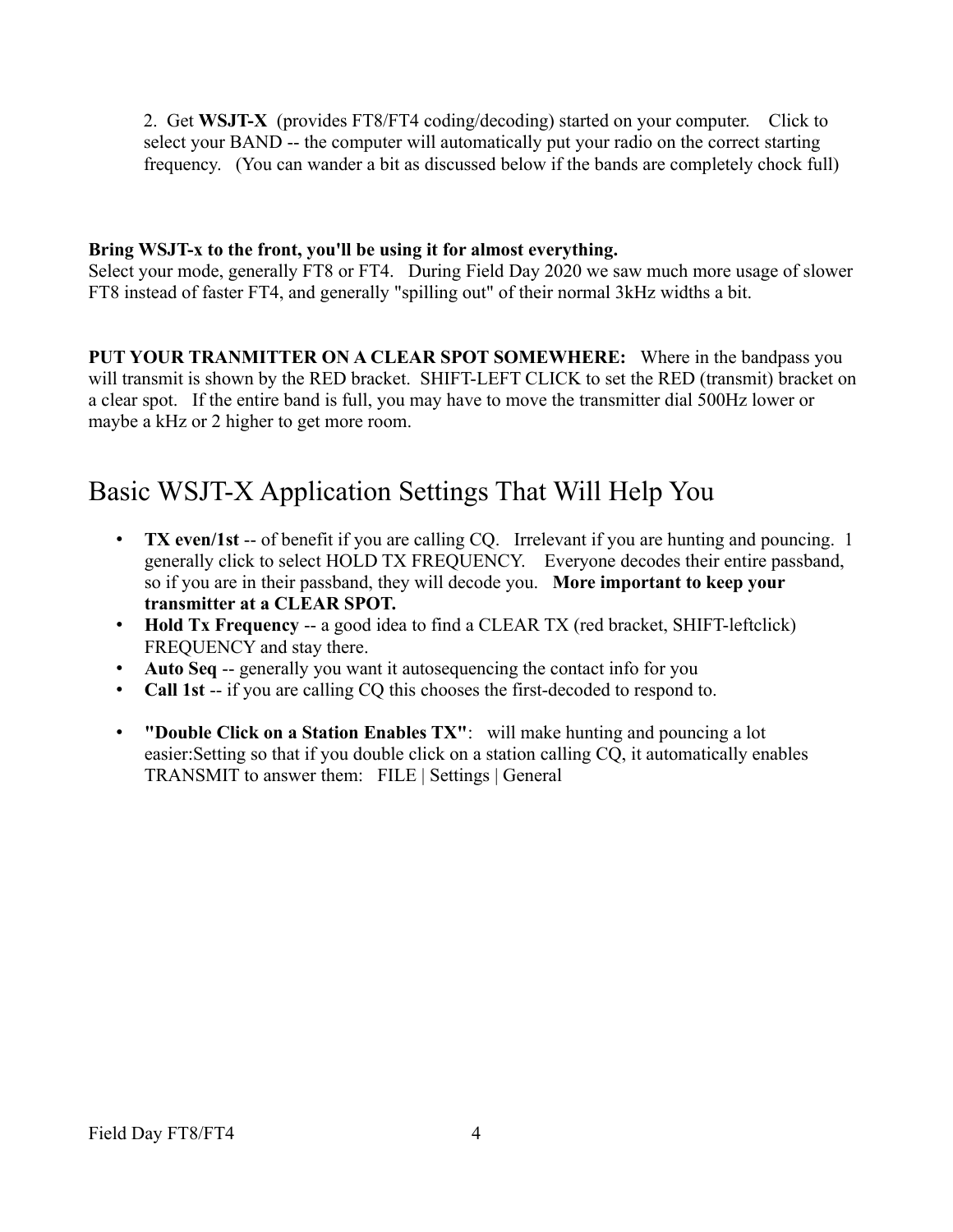| YY LILL<br>WILL                               |                                                                     |  |  |  |  |  |  |  |
|-----------------------------------------------|---------------------------------------------------------------------|--|--|--|--|--|--|--|
| WSJT-X v2.3.1<br>by<br>File<br>Configurations | Settings                                                            |  |  |  |  |  |  |  |
|                                               | General<br>Radio<br>Audio<br><b>Tx Macros</b><br>Reporting          |  |  |  |  |  |  |  |
| <b>UTC</b><br>dB<br>D                         | <b>Station Details</b>                                              |  |  |  |  |  |  |  |
|                                               | My Call: KX4Z<br>EL89RO<br>My Grid:                                 |  |  |  |  |  |  |  |
|                                               | Message generation for type 2 compound callsign holders:<br>Display |  |  |  |  |  |  |  |
|                                               |                                                                     |  |  |  |  |  |  |  |
|                                               | $\sqrt{}$ Start new period decodes at top                           |  |  |  |  |  |  |  |
| CQ only<br>Log Q                              | Blank line between decoding periods                                 |  |  |  |  |  |  |  |
| 6m                                            | Display distance in miles                                           |  |  |  |  |  |  |  |
|                                               | Tx messages to Rx frequency window                                  |  |  |  |  |  |  |  |
| 80                                            | Show DXCC, grid, and worked-before status<br>Shor                   |  |  |  |  |  |  |  |
| -60                                           | Behavior                                                            |  |  |  |  |  |  |  |
| $-40$                                         | Monitor off at startup<br>Enable VH                                 |  |  |  |  |  |  |  |
| $-20$                                         | Allow Tx F<br>Monitor returns to last used frequency                |  |  |  |  |  |  |  |
|                                               | Double-click on call sets Tx enable<br>Single dec                   |  |  |  |  |  |  |  |
| 80 dB                                         | Decode af<br>Disable Tx after sending 73                            |  |  |  |  |  |  |  |
|                                               | Calling CQ forces Call 1st                                          |  |  |  |  |  |  |  |
| Receiving                                     | Alternate F1-F6 bindings                                            |  |  |  |  |  |  |  |
|                                               | CW ID after 73                                                      |  |  |  |  |  |  |  |

• Allow Immediate Retransmit -- UNCLICK the Disable TX after sending 73 will likely be your plan if you are calling CQ.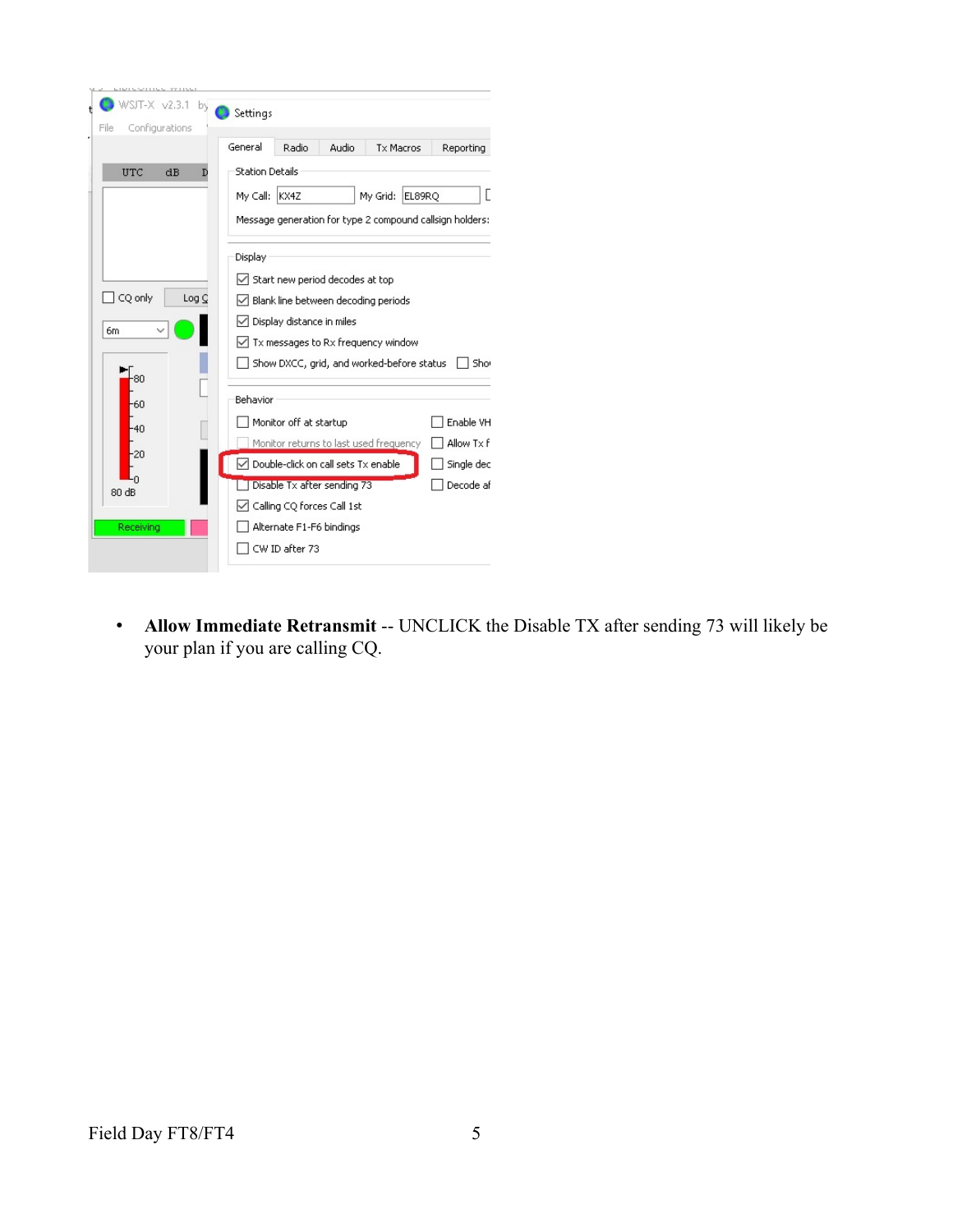| WSJT-X v2.3.1 by                         | Settings                                                                                                                                                                                                                                                                                                                                                                                                                                                          |                                                                                                |        |                                        |               |                                                                                                        |                                              |  |  |
|------------------------------------------|-------------------------------------------------------------------------------------------------------------------------------------------------------------------------------------------------------------------------------------------------------------------------------------------------------------------------------------------------------------------------------------------------------------------------------------------------------------------|------------------------------------------------------------------------------------------------|--------|----------------------------------------|---------------|--------------------------------------------------------------------------------------------------------|----------------------------------------------|--|--|
| Configurations<br>File                   | General                                                                                                                                                                                                                                                                                                                                                                                                                                                           | Radio                                                                                          | Audio  | <b>Tx Macros</b>                       | Reporting     | Frequencies                                                                                            | Colors                                       |  |  |
| UTC<br>dB<br>D<br>CQ only<br>Log C<br>6m | <b>Station Details</b><br>My Grid: EL89RQ<br>AutoGrid<br>IARU Region:<br>My Call: KX4Z<br>All<br>Message generation for type 2 compound callsign holders: Full call in Tx3<br>Display<br>Start new period decodes at top<br>✓<br>Font.<br>Blank line between decoding periods<br>Decoded Te:<br>Display distance in miles<br>✓<br>Tx messages to Rx frequency window<br>✓<br>Show DXCC, grid, and worked-before status  <br>Show principal prefix instead of coun |                                                                                                |        |                                        |               |                                                                                                        |                                              |  |  |
| 80<br>-60<br>$-40$<br>$-20$<br>82 dB     | Behavior                                                                                                                                                                                                                                                                                                                                                                                                                                                          | Monitor off at startup<br>□ Double-click on call sets Tx enable<br>Disable Tx after sending 73 | فللكمم | Monitor returns to last used frequency | Single decode | Enable VHF and submode features<br>Allow Tx frequency changes while transmit<br>Decode after EME delay |                                              |  |  |
| Receiving                                |                                                                                                                                                                                                                                                                                                                                                                                                                                                                   | Alternate F1-F6 bindings<br>CW ID after 73                                                     |        |                                        |               |                                                                                                        | Tx watchdog: 6 min<br>Periodic CW ID Interva |  |  |
|                                          |                                                                                                                                                                                                                                                                                                                                                                                                                                                                   |                                                                                                |        |                                        |               |                                                                                                        | OK                                           |  |  |

Setting up the Transmitter:

| <b>ICOM SETTINGS FOR FT8/FT4 WSJT-X</b> |                                                                                                                  |                                                                                                                                                                                                                                                                                                                                                                                                                 |  |  |  |  |  |  |
|-----------------------------------------|------------------------------------------------------------------------------------------------------------------|-----------------------------------------------------------------------------------------------------------------------------------------------------------------------------------------------------------------------------------------------------------------------------------------------------------------------------------------------------------------------------------------------------------------|--|--|--|--|--|--|
| <b>ITEM</b>                             | <b>CHOICE</b>                                                                                                    | <b>COMMENT</b>                                                                                                                                                                                                                                                                                                                                                                                                  |  |  |  |  |  |  |
| <b>MODE</b>                             | Select USB-D. Touch the<br>current mode (USB LSB,<br>whatever it is) on the screen<br>and you'll get the options | Software should do this for you if set for<br>$RIG = ICOM$ 7300.<br>CATControl: Serial Port chosen correctly.<br>(CHECK USING DEVICE MANAGER IF<br><b>NOT WORKING</b> )<br>Baud rate 9600 and defaults work,<br>(The 7300 auto-bauds, so some will be set<br>for $115200$ )<br>Polling interval 2 seconds for 9600, 1 sec<br>for faster.<br><b>PTT Method CAT</b><br>MODE: Data/Pkt<br>Split Operation: Fake It |  |  |  |  |  |  |
| To get a solid tone:                    | Use TUNE button on WSJT-X                                                                                        |                                                                                                                                                                                                                                                                                                                                                                                                                 |  |  |  |  |  |  |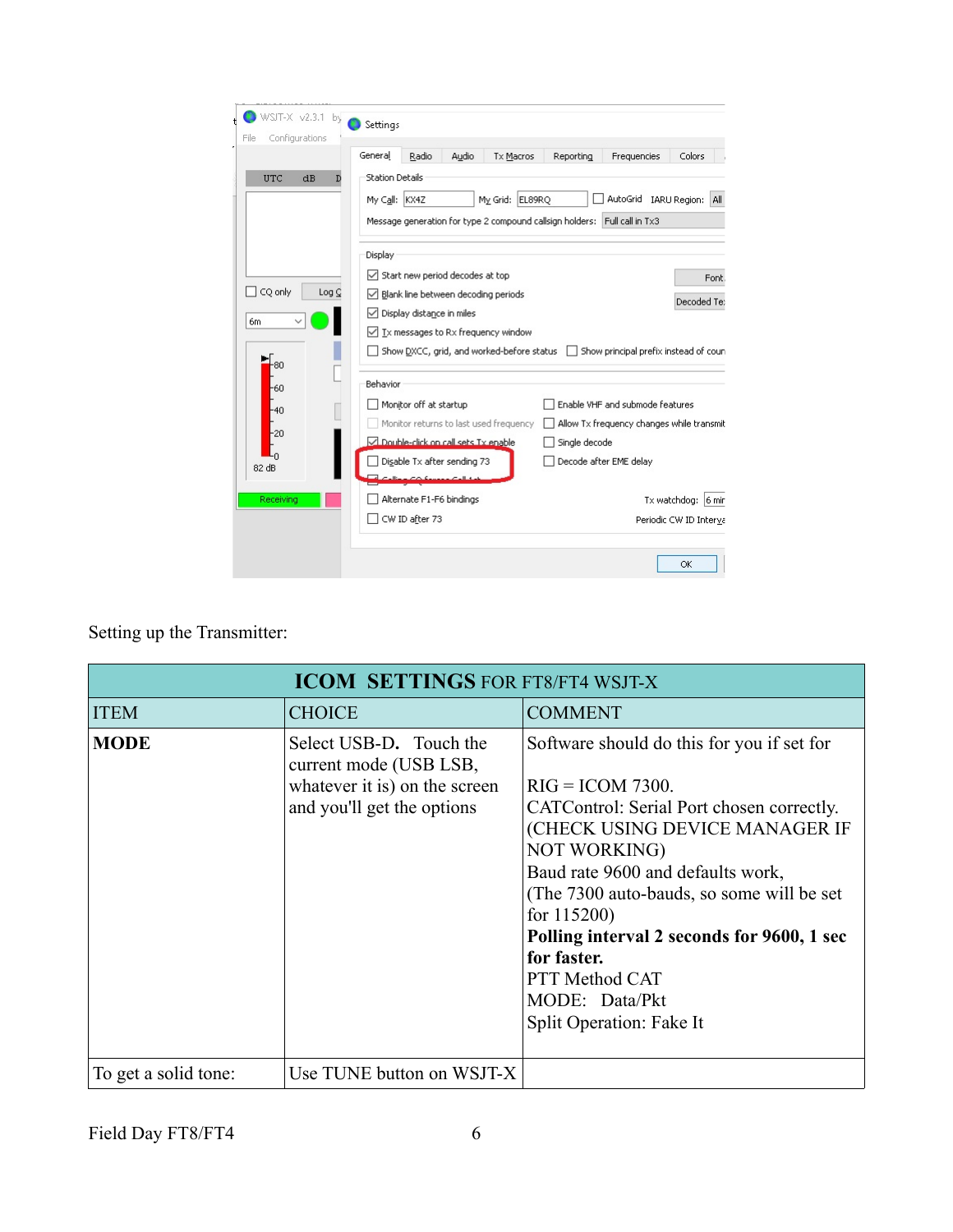2022 Field Day limit is 100 watts -- you want to set the radio for 100 and adjust your modulation for slightly less than that digitally, to ensure LINEAR operation. Normally there shouldn't be any or only a slight bit of "ALC" indicated.

| <b>TYPICAL POWER SETTINGS</b>                                                                                                                                                                                                         |                                                                                                                                       |                                                                                                                           |  |  |  |  |  |  |  |  |
|---------------------------------------------------------------------------------------------------------------------------------------------------------------------------------------------------------------------------------------|---------------------------------------------------------------------------------------------------------------------------------------|---------------------------------------------------------------------------------------------------------------------------|--|--|--|--|--|--|--|--|
| <b>Total Output Power</b>                                                                                                                                                                                                             | 2022 Field Day limit is 100<br>watts.                                                                                                 | This is the power class we are<br>using for our operation.                                                                |  |  |  |  |  |  |  |  |
|                                                                                                                                                                                                                                       | Our inexpensive power meters<br>are only accurate when the<br>antenna tuner is TUNED and<br>presents a reasonably 50 ohm<br>$load.$ . | Our power measurements are.<br>inexact and only accurate when<br>the TUNER is tuned to present<br>50 ohms to the station. |  |  |  |  |  |  |  |  |
| Amplifier? We will not<br>normally need one.<br>In that case, set the 7300<br>for 100 watts output,<br>adjust your modulation for<br>about 80% of that and<br>occasionally watch the<br>temperature display of the<br>power amplifier |                                                                                                                                       | <b>ASSUMING WSJT-X PWR</b><br>SLIDER (right hand side of<br>software) = $0$ dB<br>Tx8                                     |  |  |  |  |  |  |  |  |
|                                                                                                                                                                                                                                       |                                                                                                                                       | <b>ASSUMING ICOM 7300 USB</b><br>MOD Level = $50\%$                                                                       |  |  |  |  |  |  |  |  |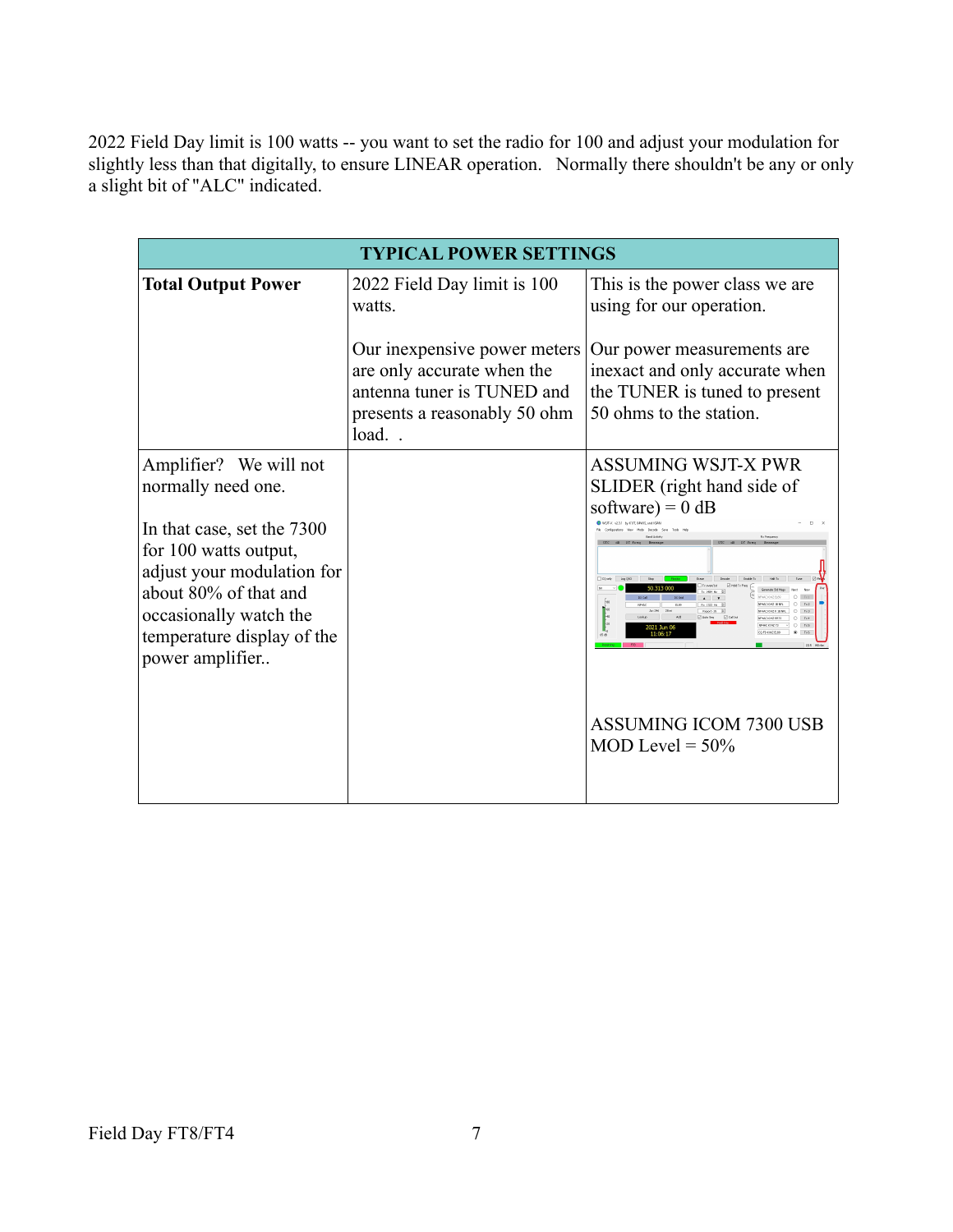## TYPICAL TUNE UP SEQUENCE

This is much easier in 2022 because we usually don't need an amplifier so all we have to do is get the antenna tuner adjusted, set the modulation and power levels, and we're good.

(Try to do this with your transmitted signal in a clear spot so you don't QRM other users)

**Q Tune the Antenna Tuner** using the Icom 7300 alone. (Press "TUNER" button on Icom 7300.) Now the station sees 50 ohms looking into the antenna tuner, and power measurements will be reasonably accurate. .

 $\Box$  Check for Linear Operation: Generate a steady signal from the transceiver by using the TUNE button on your WSJT-X application:

| File<br>Configurations | WSJT-X v2.3.1 by K1JT, G4WJS, and K9AN<br>View Mode Decode Save |                      | Tools Help |                |                                    |                                          |                                           |                          |                               |                | п    | $\times$   |
|------------------------|-----------------------------------------------------------------|----------------------|------------|----------------|------------------------------------|------------------------------------------|-------------------------------------------|--------------------------|-------------------------------|----------------|------|------------|
|                        |                                                                 | <b>Band Activity</b> |            |                |                                    |                                          |                                           |                          | Rx Frequency                  |                |      |            |
| UTC<br>dB              | DT Freq                                                         | Hessage              |            |                |                                    | UTC                                      | dB                                        | DT Freq                  | Hessage                       |                |      |            |
|                        |                                                                 |                      |            |                |                                    |                                          |                                           |                          |                               |                |      |            |
| $\Box$ CQ only         | Log QSO<br>Stop                                                 |                      | Monitor    |                | Erase                              | Decode                                   |                                           | Enable Tx                | Halt Tx                       | Tune           |      | Menus      |
| 6m                     |                                                                 | 50.313 000           |            |                | $\Box$ Tx even/1st<br>$Tx$ 1484 Hz | $\div$                                   | □ Hold Tx Freq                            | $\overline{\phantom{a}}$ | Generate Std Msgs             | Next           | Now  | Pwr        |
|                        | DX Call                                                         |                      | DX Grid    |                |                                    |                                          |                                           | l∾                       | NF4AC KX4Z EL89               | ∩              | Tx1  |            |
| l-80                   | NF4AC                                                           |                      | EL89       |                | Rx 1322 Hz                         | $\div$                                   |                                           |                          | NF4AC KX4Z 1B NFL             | O              | Tx2  |            |
| -60                    |                                                                 | Az: 246              | 28 mi      |                | Report-15                          | $\left  \frac{\bullet}{\bullet} \right $ |                                           |                          | NF4AC KX4Z R 1B NFL           | ∩              | Tx3  |            |
| $-40$                  | Lookup                                                          |                      | Add        |                | □ Auto Seq                         |                                          | $\boxed{\smash{\bigtriangleup}}$ Call 1st |                          | NF4AC KX47 RR73               | O              | Tx 4 |            |
| $-20$                  |                                                                 | 2021 Jun 06          |            |                |                                    | Field Day                                |                                           |                          | NF4AC KX4Z 73<br>$\checkmark$ |                | Tx 5 |            |
| 'n.<br>84dB            |                                                                 | 12:21:23             |            |                |                                    |                                          |                                           |                          | CQ FD KX4Z EL89               | $\circledcirc$ | Tx6  |            |
| Receiving              | FT8                                                             |                      |            | $\overline{0}$ |                                    |                                          |                                           |                          |                               |                |      | 8/15 WD:6m |

 $\Box$  With the 7300 set for 100 watts nominal output, **Adjust the modulation level so that the 7300 output power level = approx 80 watts, or 80% shown on the 7300 output power measurement. .** (You can adjust the 7300 output power in real time while sending a tone.) *In FT8/FT4 from then on your power will remain pretty constant. The ALC display should show little to no ALC in use with these adjustments.*

 $\Box$ Proceed to make FT8/FT4 contacts normally.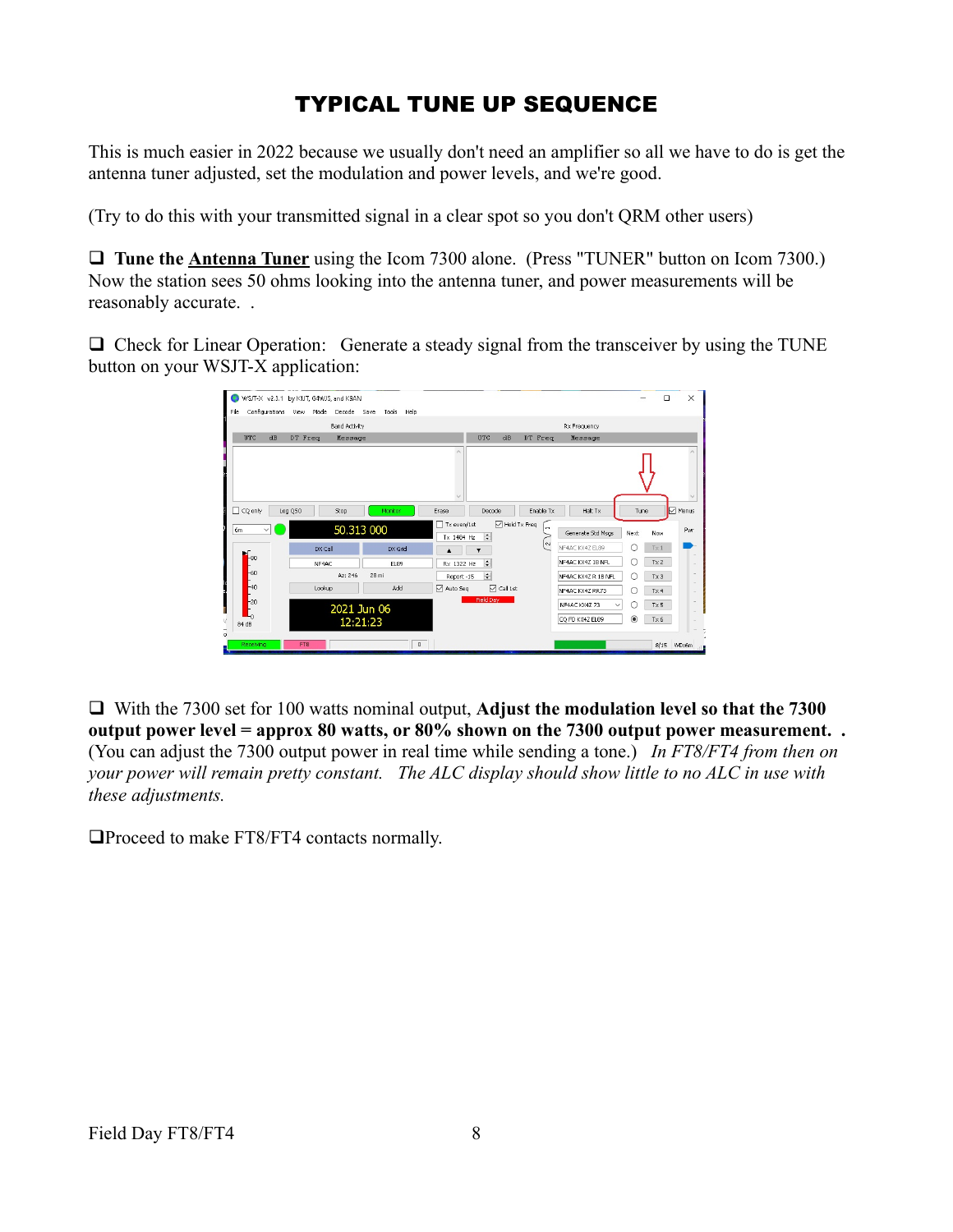# **Logging**

We have the WSJT-X software connected via a tcp/ip "port" to the N3FJP software so that it will automatically log each completed contact. (This can be changed to require you to confirm, but experience showed it was not necessary.) You can arrange your views to allow you to see the logging software on the same or a 2nd screen and watch them get added.

Back when we used the confirmation system, it looked like this:

| worr-x vz.p.il by Kitti, dawto, and KaAN - Luq Qool |                   |                             |                 |             |
|-----------------------------------------------------|-------------------|-----------------------------|-----------------|-------------|
| Click OK to confirm the following QSO:              |                   |                             |                 |             |
| Call                                                | Start             | End                         |                 |             |
| W1AW                                                | 6/1/2021 12:19:17 | $\div$<br>6/1/2021 12:19:17 |                 |             |
| Mode<br>Band<br>Rpt Sent                            | Grid<br>Rpt Rcvd  | Name                        |                 | U'          |
| FT8<br>6m                                           | EL89              |                             | $\mathcal{O}_2$ | 120         |
| Tx power                                            |                   | Retain                      |                 | 120         |
| Comments                                            |                   | Retain                      |                 | 1202<br>120 |
| Operator                                            |                   |                             |                 |             |
| Exch sent<br>2B NFL                                 |                   | Rcvd 5A CT                  | v               | $\langle$   |
| Prop Mode                                           |                   | Retain<br>$\checkmark$      | Erase           |             |
|                                                     |                   |                             | Tx even/1st     |             |
|                                                     |                   |                             | Tx 1484 Hz      |             |
|                                                     |                   | OK<br>Cancel                |                 |             |
|                                                     | <b>INFITAL</b>    | <b>ELOP</b>                 | Rx 1322 Hz      |             |
| $-60$                                               | Az: 246           | 28 mi                       | Report-15       |             |

Click OK if the call and exchange look properly filled in. You should quickly get a confirmation that the contact has been logged in our system. It will also be maintained in WSJT-X's internal contest log.